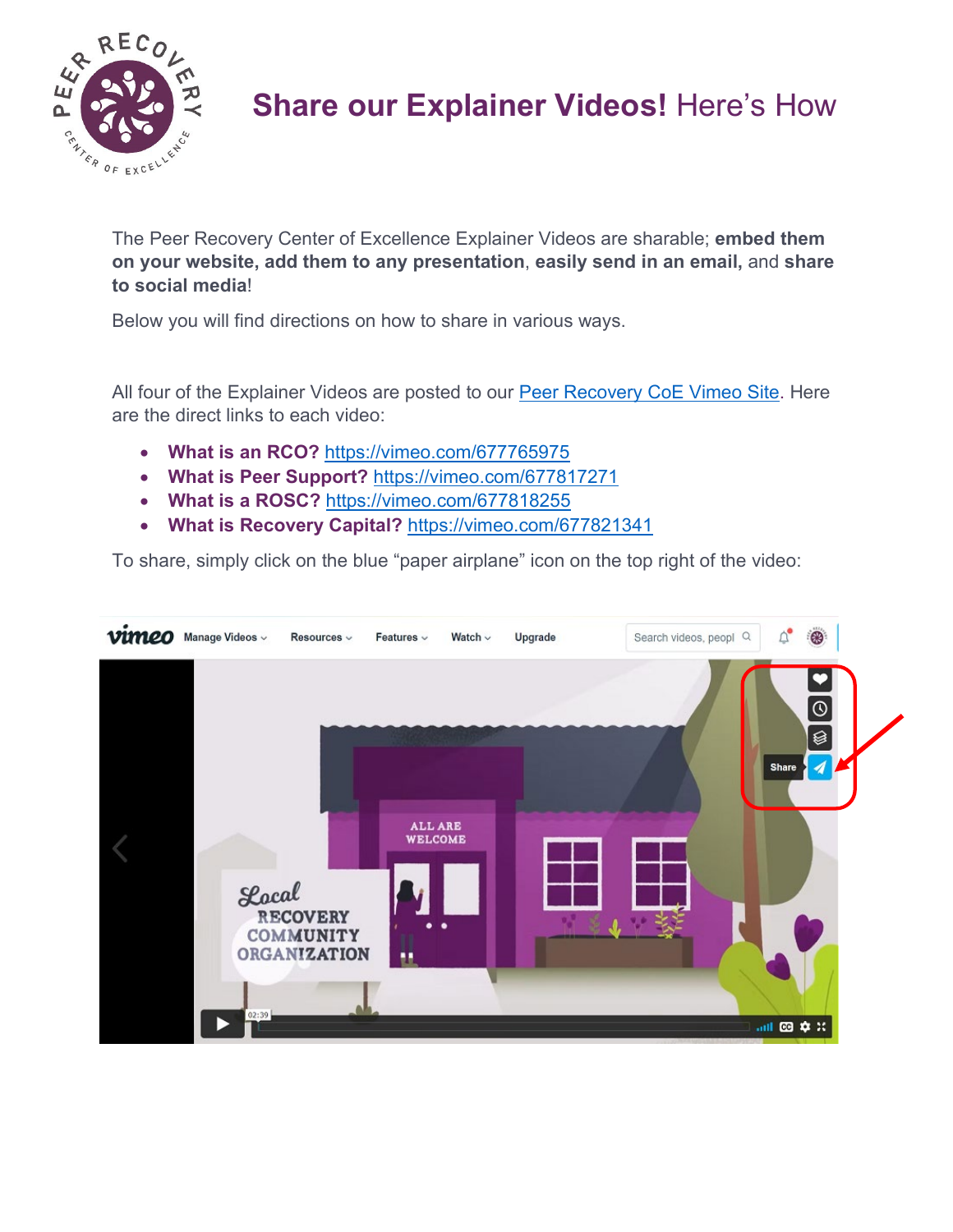- A pop-up window will appear on your screen:
- You can copy the **link**,
- Post right to your **Social Media** accounts simply by clicking on the icon for any social platform,
- **Email** to your contacts,
- You can copy the "**Embed**" code to your webpage. (Your webmaster can help!)



| Link<br>& https://vimeo.com/595482116                                                                                                                   | <b>Social</b><br>F y p t in g                                                                                            |
|---------------------------------------------------------------------------------------------------------------------------------------------------------|--------------------------------------------------------------------------------------------------------------------------|
| <b>Email</b>                                                                                                                                            |                                                                                                                          |
| Enter name or email address                                                                                                                             |                                                                                                                          |
| <b>Embed</b>                                                                                                                                            | - Hide options                                                                                                           |
| <iframe <br="" src="https://player.vimeo.com/video/595482116?h=2ef6d2b459">width-"640" height-"360" frameborder-"0" allow-"autorlay: fullcreen</iframe> |                                                                                                                          |
|                                                                                                                                                         |                                                                                                                          |
| ALL ARE<br>WELCOME<br>Local<br><b>RECOVERY</b><br><b>COMMUNITY</b><br><b>ORGANIZATION</b><br>02:39                                                      | $\mathbf{C}$ $\mathbf{\dot{\alpha}}$ :: vimeo<br>anti -                                                                  |
| Size:<br>Responsive<br>O                                                                                                                                | Special stuff:                                                                                                           |
| ● Fixed Size<br>640<br>360<br>pixels<br>$\times$                                                                                                        | Autoplay this video.<br>Loop this video.<br>Show text link underneath this video.<br>Show video description below video. |
| Color:<br>00adef<br>Portrait Title Byline<br>Intro:                                                                                                     |                                                                                                                          |

Click on **"Show Options"** for more ways to personalize the video to your website, resize, autoplay, show description, and more.

You can also download the video file as an .mp4 file.

(Image on next page)